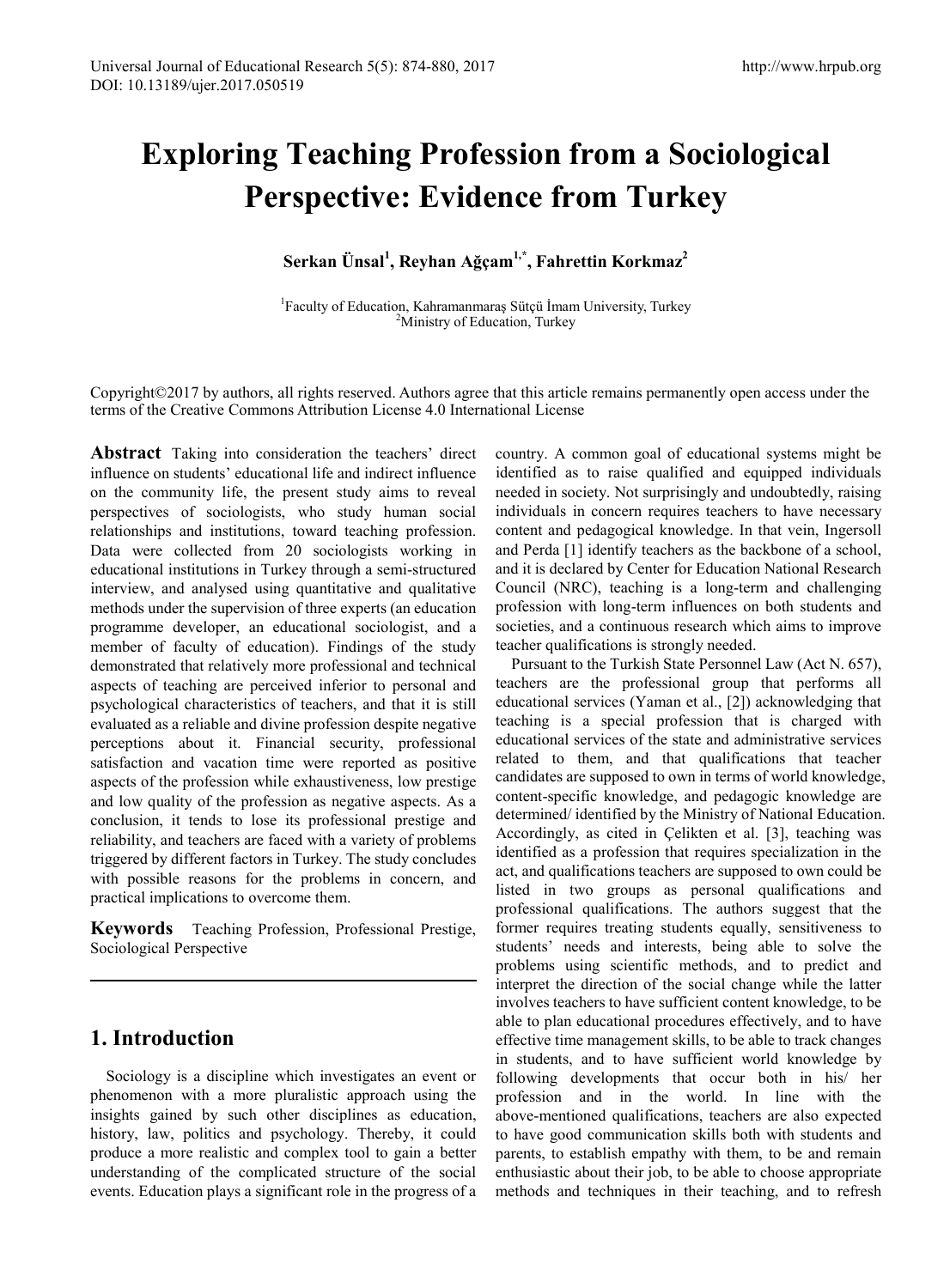themselves following the latest professional developments.

Özoğlu et al. [4] notify that no satisfactory improvement have been realized even though several significant educational reforms were introduced in Turkey in the last decade (e.g. budget increase). Considering the fact that teachers are the most significant factor that affects the quality of education and student achievement, we are of the opinion that the status of teaching profession should be improved in order to improve the quality of education. In this regard, Hargreaves et al. [5] advocate that public opinion, local and national media, government's perspective toward teaching profession (teacher recruitment/ employment, protection of teacher rights, providing self-respect/ self-image, boosting teachers' morale, and improving the quality of educational settings) are the factors that affect status of teaching profession. In his recent study on education unions' perspective on teachers and teaching profession, Symeonidis [6] concludes that the status of teaching profession, at socio-cultural and economic contexts, is closely related to teachers' job security, income and working conditions, opportunities of professional development, professional autonomy, and quality of education. All in all, status of teaching tends to decline especially in the European countries due to economic crises. Besides, the literature review demonstrates that income and working conditions of teaching profession are the most important criteria for self-image and status of teaching profession. The teachers' freedom of expression, becoming a member of a union, and rights of organization and collective bargaining affect their status in different ways. Özoğlu et al. [4] identify the factors that affect status of teaching profession as (i) economic return of the profession (the higher the income, the higher the status of the profession), (ii) educational period required by profession (the longer the period, the higher the status of the profession), (iii) working conditions (authority and autonomy assigned to teachers), (iv) press interest in teaching profession (how and to what extent the profession appears in media), and (v) development of professional standards (identification of admission and dismissal criteria of the profession).

In the early 1990s, several regulations were released to overcome the imbalanced distribution of teachers in urban and suburban areas in Turkey. Namely, the prerequisite of 'graduation of the undergraduate programme of classroom teaching' was abolished by the Board of Education and Discipline abolished to meet the need for classroom teachers. As a result, the students graduating from such faculties as arts and sciences, and agriculture were nominated as classroom teachers to the schools in suburban areas. In addition, the Teacher Election Exam, which was held with the aim of assessing qualifications of teacher candidates, was abolished (Mete, [7]). During that period when the number of classroom teachers increased and the educational quality in decreased, the belief that one who fails to perform any profession could/ should become a teacher became widespread in the country. In a similar vein, as cited in Tartuce et al. [8], Jesus [9] draws attention to the fact that many people are engaged in teaching that have no specific training or professional preparation, or are inadequately prepared, and that this situation has contributed to the stereotype that "anyone can be a teacher" in which "anyone" implicitly means lacking in qualifications. The researcher also complains that,

*Many of them enter the teaching profession in a transitory way; or put another way, they did not choose to carry out a previously established project, but entered it as a provisional alternative profession, or the only feasible one at a particular moment in time, which might result in a lack of commitment, thus contributing to establishing the social image of a secondary profession (p. 192).*

Both incidents revealed that the status of teaching profession is significantly decreased. In line with them, the majority of other related studies reported similar results, and concluded that status of teaching profession should be improved (Bilici, [10]; Doğan, [11]; Bek, [12]; Hargreaves et al., [5]; Özbek et al., [13]; Özoğlu et al., [4]). Studying status of teaching as a profession, Ingersoll and Merill ([14]) assert that prestige and status seem very hard to empirically assess because they are highly subjective; however, considering the results of the general social survey conducted by US Census Bureau on public evaluation of occupational prestige, they suggest that teaching is less prestigious than such other traditional professions as law, medicine, and engineering. In addition, based on the report released by the Bureau of Labor Statistics in 2008, they remind that the average annual salaries of teachers revealed far below those of traditional professionals, such as college professors, scientists, pilots, and lawyers. Taking into consideration the related results and the factor of economic return of the profession mentioned by Özoğlu et al. [4], it might be concluded that professional prestige and income of the professions are positively correlated. So, the low social status of teaching as a profession might be attributed to the fact that teachers are paid relatively lower salaries than most of other traditional employees. Likewise, in a more recent study, Monteiro [15] attributes the problem to the fact that teaching is viewed as an easily accessible profession with lower income and restricted autonomy, and that its outcomes (especially successful outcomes) cannot be clearly identified. He also lists the other factors decreasing its status as irregularities in schools, excessive class sizes, intensive curricula, shortage of resources, and insufficient or negative working conditions. Kavcar [16] underlines that the problem is mostly triggered by the politicians' practices on education, which are exceedingly indifferent and flippant. According to him, people who are oblivious of the goals of Turkish National Education, and who do not know how the programme should be organized work as teachers in Turkey. Akyüz [17] proposes that teaching attracts talented individuals, and gains power and prestige once teachers are paid well enough to be able to live well, to buy books and journals, and to attend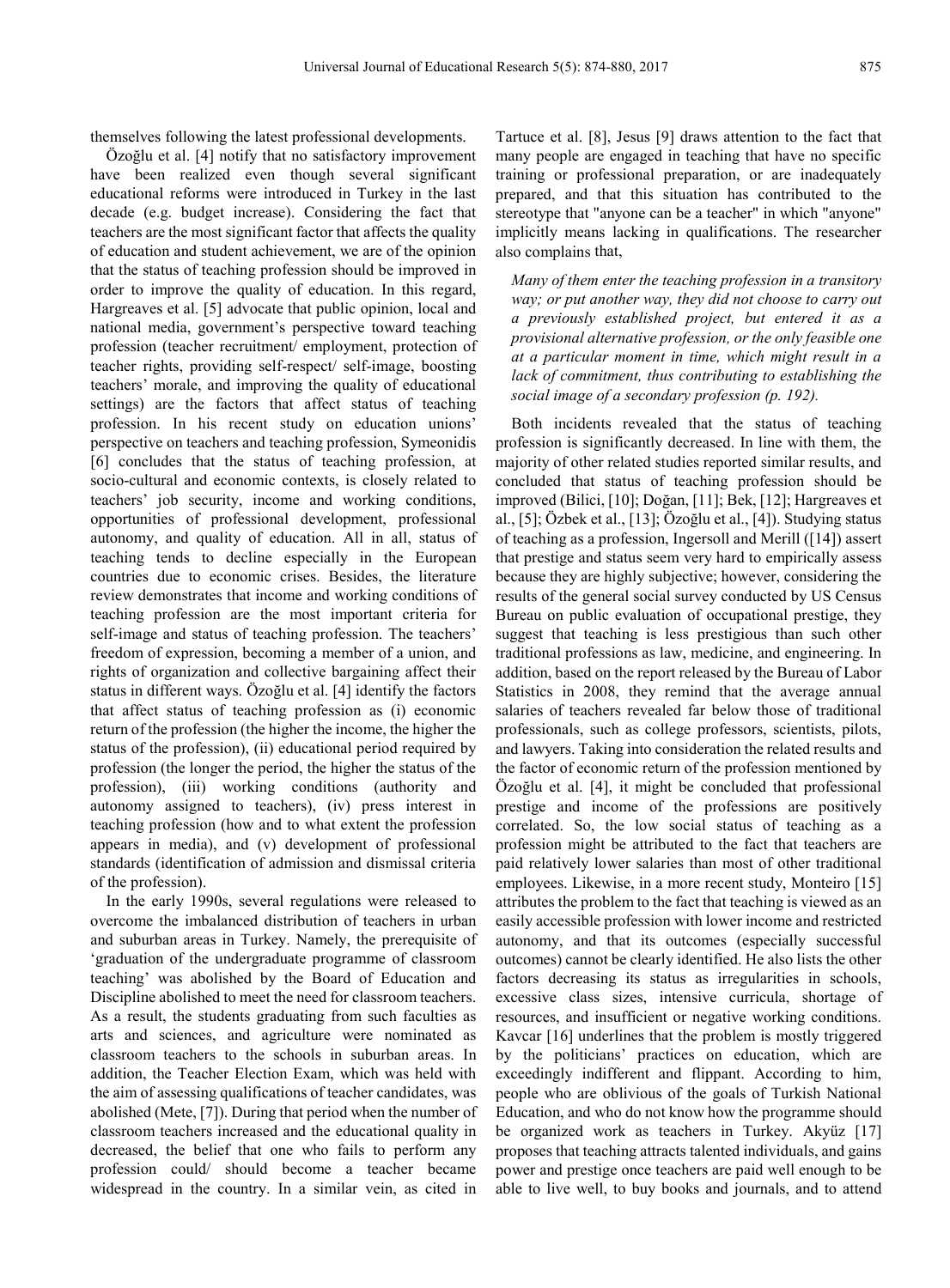national and international tours that contribute to their personal and professional development. Otherwise, he notes, they are likely to become alienated from their job and their professional performance decreases. In a similar vein, Bali [18] complains that college teaching in India lost its social prestige in the post-Independence period due to low salaries, lack of autonomy and control over their working conditions, virtual lack of authority in various decision-making processes, and poor working conditions and environment. Lastly, Ünsal and Bağçeci [19] investigated views of teachers working at public and private schools on professional image and influential factors, and reported that teacher qualifications, and status and prestige of teaching profession were evaluated inadequate by the teachers.

Based on the results yielded in previous research, the present study aims to explore sociologists' beliefs about teaching profession. Accordingly, the following research questions were developed.

Q1. What are the sociologists' beliefs about teaching profession in general?

Q2. What are the sociologists' beliefs about pros and cons of teaching profession?

Q3. What are the sociologists' beliefs as to how teaching profession is perceived in society?

Q4. What are the sociologists' beliefs about the most significant problems of teaching profession?

The following section describes and outlines the methodological structure of the study providing demographic information about the participants, and introducing data collection tool and data analysis.

### **2. Methods**

Phenomenological method was adopted in analysing data collected from 20 sociologists who were recruited through purposive sampling. An equal number of male and female sociologists took part in the current research. At the time of the study, 7 out of 10 female sociologists held BA degree and 3 held MA degree while only one of the male sociologists held MA degree. It is noteworthy that all the participants studied Sociology at state universities in Turkey. Female sociologists had 5 years of professional experience and their male colleagues had 7 years of professional experience. Lastly, the mean age was calculated 34 and 37 for female and male sociologists, respectively.

In the phase of data collection, a question pool was created by the researchers for forming a semi-structured interview form. The expert opinion was elicited from three faculty members working at the Department of Educational Programmes and Instruction at a state university in Turkey training in order to test the expediency of the questions. One of the experts is specialised in educational programme development while the others in educational sociology, and the interview form was finalized based on their feedback on the questions. At the time of the study, they had been

teaching such courses as Philosophical Foundations of Education, Teacher Training, and Turkish Educational System at graduate and undergraduate levels. The form in concern consisted of 7 questions (3 for eliciting demographic info of the participants, and 4 open-ended for eliciting their opinions about teaching profession). It is significant to note that the administration of the interview was not restricted to the workplaces of the participants with the aim of creating a setting whereby they could express themselves comfortably.

The data elicited from the above-mentioned participants were computerized, read and coded by the researchers, and the themes were created based on the codes using the content analysis technique. During the coding process, expert opinion was obtained from a faculty member specialized in qualitative research for the sake of validity and reliability of the data. The correspondence between codes and themes was measured .82 based on the following formula developed by Miles and Huberman [20] (Number of agreements / (Number of agreements + Number of disagreements) x 100). Findings of the study and related discussion on them are presented in the following section.

#### **3. Results and Discussion**

The first question of the survey investigated the sociologists' perceptions on the features of teaching profession. Their responses indicated that they view the profession from three different perspectives as pedagogical, personal/ psychological, and social perspectives. Table 1 illustrates the frequency distribution of the codes.

**Table 1.** Sociologist views on features of teaching profession

| Themes                                | Codes                                                |    |
|---------------------------------------|------------------------------------------------------|----|
| Features of<br>teaching<br>profession | Teaching from pedagogical perspective                |    |
|                                       | Teaching from personal/ psychological<br>perspective | 10 |
|                                       | Teaching from social perspective                     |    |

As seen in Table 1, teaching was mostly reported from personal/ psychological (10 times), 7 times from pedagogical perspective, and least from social perspective. The following extracts are intended to exemplify the perspectives in question.

*It is a profession that requires developing empathy with students in order to understand their opinions and feelings and being good-humoured and patient. (P1) (Pedagogical and personal/ psychological perspectives)*

*It is a profession that requires leadership, class management, objectivity towards students, and having sufficient content knowledge. (P2) (Pedagogical perspective)*

It is interestingly seen that relatively more professional and technical aspects of teaching are perceived inferior to personal and psychological characteristics of those who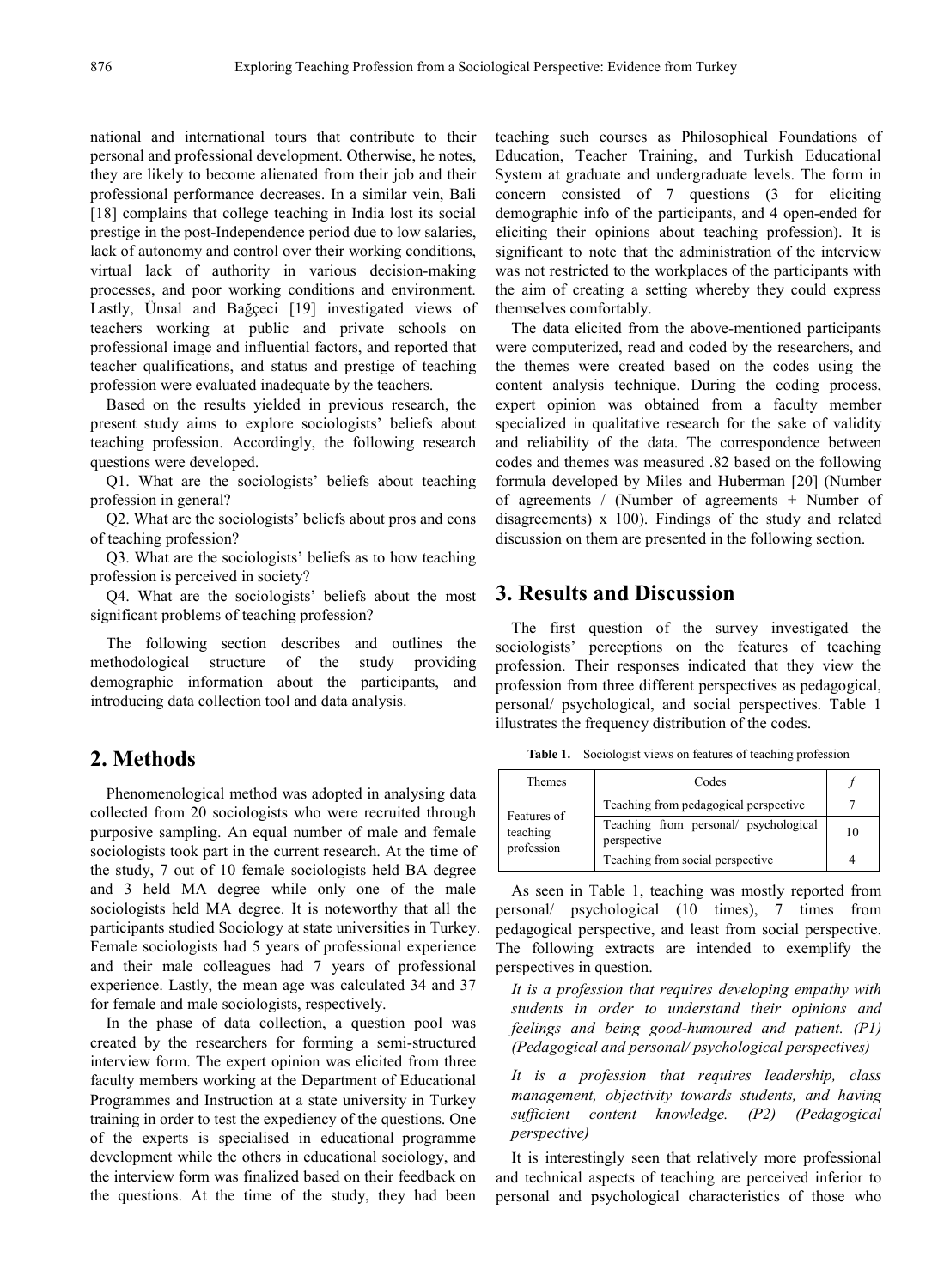perform it as a job. Namely, such features as being sympathetic, affectionate, and having a good sense of humour were reported more frequently than having instructional competence or having good content knowledge. Hence, it might be concluded that more significance is attached to personal and psychological characteristics of the teachers than how effectively they teach subject matters.

The second question scrutinized the sociologists' opinions about positive and negative aspects of teaching as a profession. Three codes were created for each theme based on their responses and displayed in Table 2.

| Themes | Codes                         |    |
|--------|-------------------------------|----|
| Pros   | Financial security            |    |
|        | Professional satisfaction     | 13 |
|        | Vacation time                 |    |
| Cons   | Exhaustiveness                |    |
|        | Low prestige                  |    |
|        | Low quality of the profession |    |

**Table 2.** Sociologists' opinions about pros and cons of teaching

As depicted in Figure 1, the participants reported financial security, professional satisfaction and vacation time as positive aspects of teaching profession, and exhaustiveness, low prestige and low quality of the profession as its negative aspects.

One of the noteworthy findings of the study is that professional satisfaction was overwhelmingly reported by sociologists among all aspects of teaching profession. Namely, 65% of them believe that teachers are professionally satisfied with their job, or that they perform their job for professional satisfaction. This particular finding overlaps the belief that teaching is distinguished from other professions in Turkey since teachers state they go to school, not to work when they leave home. However, the OECD Teaching and Learning International Survey (TALIS) 2013 results have proved rather different as job satisfaction of Turkish teachers was measured below the TALIS average.

| Country      | Annual Working Time<br>(Hour) | Summer Break<br>(Week) |
|--------------|-------------------------------|------------------------|
| Cz. Republic | 1696                          | 8                      |
| Denmark      | 1680                          | $7 - 8$                |
| Germany      | 1793                          | 6                      |
| Iceland      | 1800                          | 11                     |
| Portugal     | 1456                          | 12                     |
| Spain        | 1425                          | 11                     |
| Sweden       | 1767                          | 10                     |
| Turkey       | 1816                          | 9                      |
| OECD Ave.    | 1675                          | 9.7                    |

**Table 3.** Annual working time of teachers in OECD countries

Surprisingly, on the other hand, financial security and vacation time was mentioned much less frequently as an advantage of the professional. Based on the statistical data released by the Ministry of Labour and Ministry of Finance, the unemployment rate in Turkey reached up to 13% in 2017, and only 12.5% of the working population was constituted by civil servants including teachers in 2016. The social and financial rights and facilities the teachers have (e.g. a regular income, health security, two-month summer break, rights to unionize and strike, and etc.) might be considered to account for the participants' responses on the pros of the teaching profession. Nonetheless, it is significant to note that Turkish teachers have shorter summer break and less financial income than most of their European colleagues. Table 3 presents annual working time and summer break of teachers in certain OECD countries.

Voicing exhaustiveness as one of the cons of the profession might be attributed to the teacher responsibilities out of working hours of a typical civil servant, which is identified 40 hours weekly in the constitutional law (Act N. 657), such as hall monitoring, parental meetings, supervision of student clubs, grading project assignments, uploading them on the related e-systems, and realising other tasks assigned by the school administration. In line with Kuzgun [4], a female sociologist with 4 years of professional experience states,

*When performed with love, teaching profession is so fun. Imagine that you can shape the characters of the individuals. The negative side is to take work home; thus, most of the teachers go on working when they are supposed to rest, and spend less time with their family. (P3)*

Concerning with the negative aspect of teaching profession, a male sociologist with 6 years of experience mentions that teachers get a raw deal from the society stating,

*Teachers want to be beneficial to the society, and to make people happy. When they fail to do so despite their all efforts, they fail to receive respect from the society. They can even be exposed to violence.*

Approximately half of the participants identified low prestige as a negative aspect of teaching profession, confirming Akyüz [18], Ingersoll and Merill [15], Özoğlu et al. [7], Monteiro [16], and Ünsal and Bağçeci [19]. So, this particular finding of the present study might be attributed to insufficient financial facilities provided to the teachers along with irregularities in schools, excessive class sizes, intensive curricula, shortage of resources, insufficient or negative working conditions, and virtual lack of authority in decision-making processes, as indicated in the previous studies in concern. Lankford et al. [21] attribute it to the problems encountered in teacher training, students' low performance on international exams in the US, lack of qualified documentation, and low teacher qualifications. Cohen [22], on the other hand, advocates that this is caused by direct government intervention in curriculum.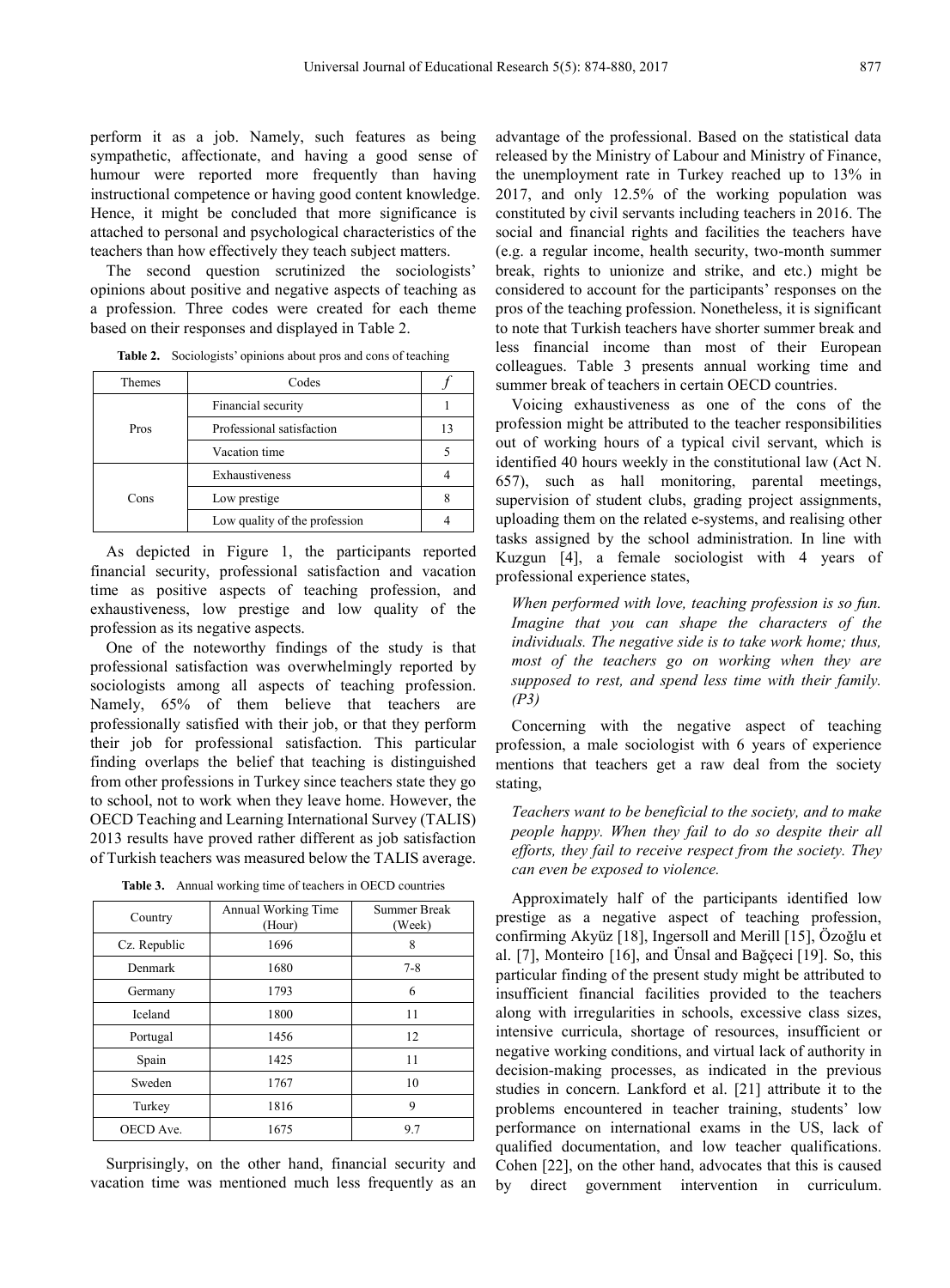Exhaustiveness and low quality of the profession were the other aspects identified negative by the sociologists in the current research; however, they seem to be factors that trigger loss in professional prestige of teaching rather than individual negative aspects of it particularly when taking the results of the previous studies into account. All in all, it has been demonstrated that positive aspects of the teaching profession were reported slightly more frequently than the negative ones.

The aim of the third question was to elicit the sociologists' perceptions as to how teaching profession is perceived by the society. In accordance with their responses, it could be claimed that teaching has more positive connotations than negative ones. That is, positive codes were reported 16 times while negative codes were mentioned 10 times. The extract taken from the response of a male sociologist with 7 years of experience seems to exemplify this case.

*Despite everything, it has remained a reliable profession by the society since teachers are believed to raise the individuals in a good manner (P10).*

The frequency distribution of the perceptions of the society about teaching profession is illustrated in Table 4.

**Table 4.** Sociologists' opinions about the perceptions of the society on teaching profession

| <b>Themes</b>           | Codes                   |   |
|-------------------------|-------------------------|---|
| Positive<br>perceptions | Respected               |   |
|                         | Shaping people's future | 3 |
|                         | Reliable                | 3 |
|                         | Divine                  | 5 |
| Negative<br>perceptions | Ordinary                | 2 |
|                         | Disrespected            | 6 |
|                         | Unreliable              |   |
|                         | <b>Useless</b>          |   |

The responses have indicated that respect attached to teaching profession by the society appears to split the participants into two groups. Namely, 6 sociologists believe that it is viewed as a disrespected profession while 5 sociologists believe the opposite. This might be considered an optimistic finding especially when taking previous findings reported by Karamustafaoğlu and Özmen [23] and Semerci et al. [24] into account. Those who reported that it is viewed as an ordinary, unreliable and useless profession by the society remained minority. One of the sociologists with 4 years of experience attributes the negative perceptions about teaching profession to the fact that it has been made ordinary and simplified especially in recent years, and there seems to be no difference between teachers and other civil servants. The finding perfectly fits with those previously reported in Özoğlu et al. [7] and Hargreaves et al. [8]. Nonetheless, responses of the participants revealed that teaching is still evaluated as a reliable and divine profession, and that teachers are believed

to shape the future of the society. This particular finding approves the results of the 2015 survey conducted by WIN/Gallup International in 60 countries that revealed teachers are the mostly trusted professional group in Turkey (86%), followed by healthcare and military personnel (81% and 74%, respectively). Accordingly, a female sociologist with 2 years of experience warns that teaching profession should regain its prestige and respect in the presence of society shifting from passive to active status (P16).

Lastly, the sociologists were asked their opinions about the most significant problems encountered in teaching profession. The problems identified by them were divided into three groups, as shown in Table 5.

**Table 5.** Sociologists' opinions about most significant problems of the teaching profession

| Theme                              | Codes                        |  |
|------------------------------------|------------------------------|--|
| Problems of<br>teaching profession | Teacher-derived problems     |  |
|                                    | Bureaucracy-derived problems |  |
|                                    | Society-derived problems     |  |

The problems reported by the sociologists could be listed as teacher-derived problems, bureaucracy-derived problems, and society-derived problems. The following extracts are intended to illustrate each group.

*Teachers get away from idealism, and they don't value their own profession. (P7) (Teacher-derived)*

*Some students are aimless. They come to school just to graduate from it. Parents are expecting everything from teachers and becoming indifferent to their children's education. They tend to put the blame on teachers in any negative situation. (P11) (Society-derived)*

*Families are expecting miracles from teachers. They attribute possible successes to themselves, and failure to the teachers. (P8) (Society-derived)*

*People who do not any aptitude for teaching choose this profession just for its income. So, the graduation standards from faculties of education should be raised. (P13) (Teacher-derived & Bureaucracy -derived)*

These findings are also in line with Ingersoll and Merill [14], Özoğlu et al. [4], Yirci [25], Papadopoulou & Yirci [26] and Monteiro [15]. More specifically, we could claim that the afore-mentioned problems encountered in Turkey mostly stem from the fact that the policies for teacher training and recruitment are planned and organized by administrative authorities rather than those who are specialized in education. In a similar manner, Bassey [27] argues that government intervention has already re-aligned the education system to the needs of the 21st century, and that it is counter-productive, being restrictive of children's development and destructive of teacher morale.

The following section provides practical implications that might be suggested in the light of the present findings.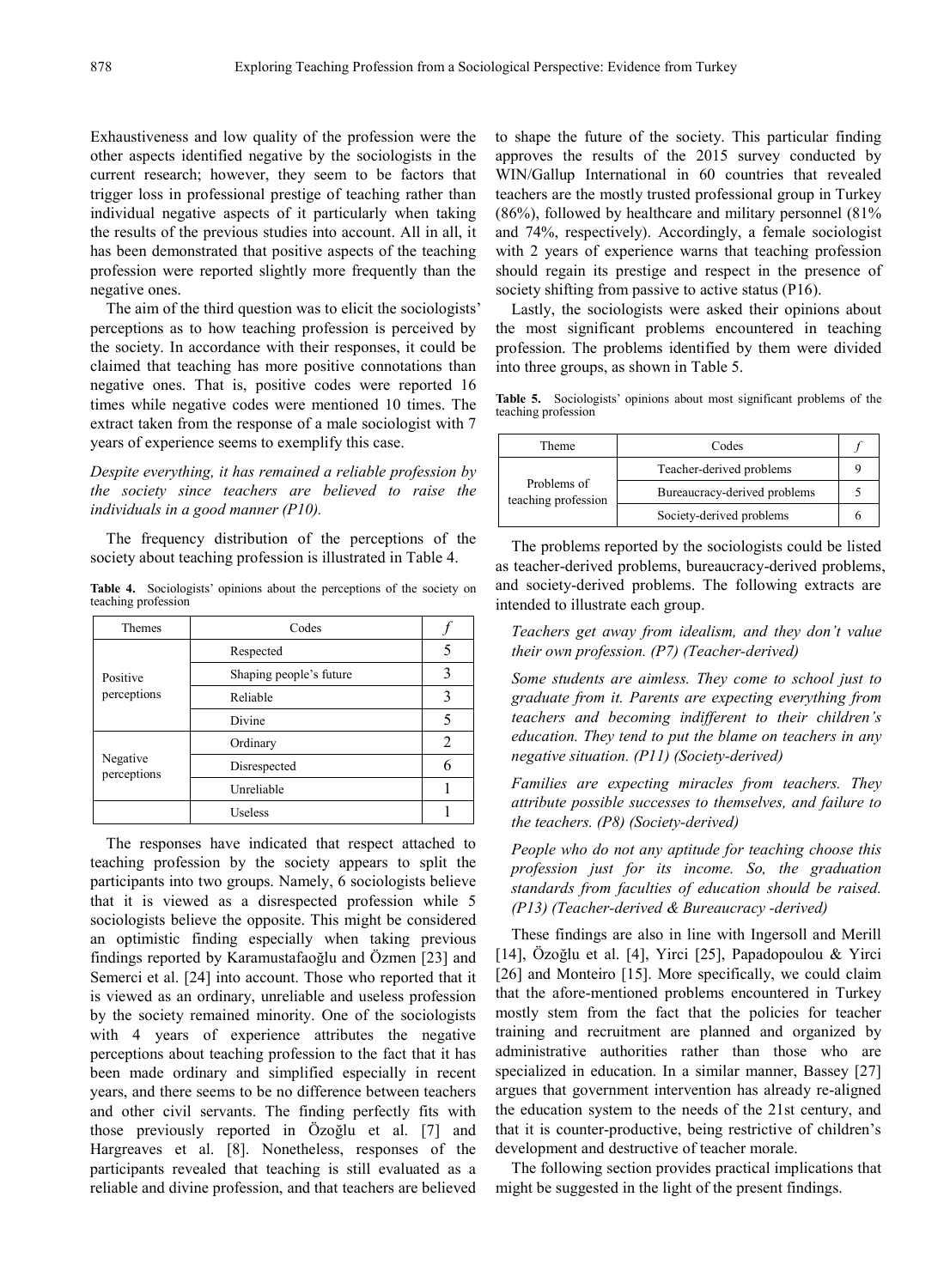#### **4. Conclusions**

Our study has yielded similar findings previously reported in various settings. Namely, it has indicated that teaching tends to lose its professional prestige and reliability, and teachers are faced with a variety of problems triggered by different factors in Turkey. In order to overcome teacher-derived and bureaucracy-derived problems, and especially to improve professional status of teaching, Bilici [10] suggests that teacher candidates should be elected among individuals who are really willing to perform this profession, solutions should be created/ produced to its financial and social problems, teachers should be raised in a way they could effectively use educational technologies, and activities enabling teachers to regenerate themselves should be organized. Likewise, Özbek et al. [13] propose that social and economic conditions of teaching profession should be improved so that it gains a preferable status, and the society should be informed about teaching profession in order to improve its status. The following are the solutions to increase status of teaching profession by Özoğlu [28].

- Ministry of National Education should handle teacher surplus by balancing supply and demand in collaboration with other state institutes and organizations.
- A more holistic approach should be adopted in offering solutions to the problems related to teacher training.
- Organizations that enable teachers to develop professionally should be held, and necessary supervision should be provided.
- The perception that "teaching can be performed by anyone" should be changed/ eliminated, and its admission requirements should be raised.
- Teachers should be assigned sufficient autonomy in content teaching.
- Teacher nomination should be planned in a more healthy way.

Bassey [26] strongly recommends stopping ministerial intervention, restoring autonomy to schools and teachers, and reducing monitoring of performance to the minimum needed to ensure that the government of the day can know whether it needs again to intervene in a particular period. He goes on to state that teachers should be trusted – on the grounds that they know best what their pupils need.

Being in full agreement with the suggestions in concern, the researchers of the present survey strongly recommend that teacher training programmes and teacher recruitment should be organized and implemented by the authorities who are specialized purely in education and educational sciences in the country. It is also recommended that teachers should endeavour to get involved in the decision-making process about educational and professional concerns by using their constitutional rights (e.g. rights to unionize and strike) when required. Besides, the following precautions might be recommended to stakeholders of teacher training and employment process.

- Economic improvements should be introduced to increase social status of teaching profession. Namely, financial income of the teachers should be increased to such amount as could be equal to that of their colleagues in other OECD countries. Likewise, their working conditions should be enhanced (e.g. decreasing working hours to the TALIS average).
- In-service teacher training programmes might be introduced to improve teacher qualifications and maintain their enthusiasm for their job.
- In order to eliminate the fallacious beliefs that teaching is an easy job to perform and that teachers get 3-month summer break, the society should be informed about the significance of teachers with regard to education and society through organizations such as seminars, conferences or panels, or public service announcements
- Teachers might be recommended to refresh themselves tracking developments around them, and attending events organized for professional development. They might also be suggested to establish and maintain empathy with various segments of the society in order to increase social status of their job.

This study is confined to the investigation of the sociologists' beliefs about teaching profession, and it revealed that the society has certain negative perceptions about it. So, it might be furthered to explore the ways how it could regain its prestige in order to become a preferable, respected and reliable profession. Another study might be conducted on teachers' own beliefs about their profession, and their opinions might be elicited as to how cons of their profession should be eliminated. Finally, perceptions of sociologists living in other countries of different socio-economic status on teaching profession might be investigated, and its results might be compared with the ones revealed in this study in order to see whether they significantly differ from each other.

#### **REFERENCES**

- [1] R. M. Ingersoll & D. Perda. The status of teaching as a profession. In J. Ballantine and J. Spade (Eds.), Schools and Society: A Sociological Approach to Education, 106-118. Los Angeles: Pine Forge Press, 2008.
- [2] E. Yaman, H. Yaman& A. Eskicumalı, A. Socio-economic status of teaching profession. Sakarya University Journal of Faculty of Education, 2, 2001.
- [3] M. Çelikten, M. Şanal, & Y. Yeni. Teaching profession and its characteristics. Erciyes University Journal of Institute of Social Sciences, 19(2), 207-237, 2005.
- [4] M. Özoğlu, B. S. Gür& A. Altınoğlu. Teaching in Turkey and World. Ankara, 2013.